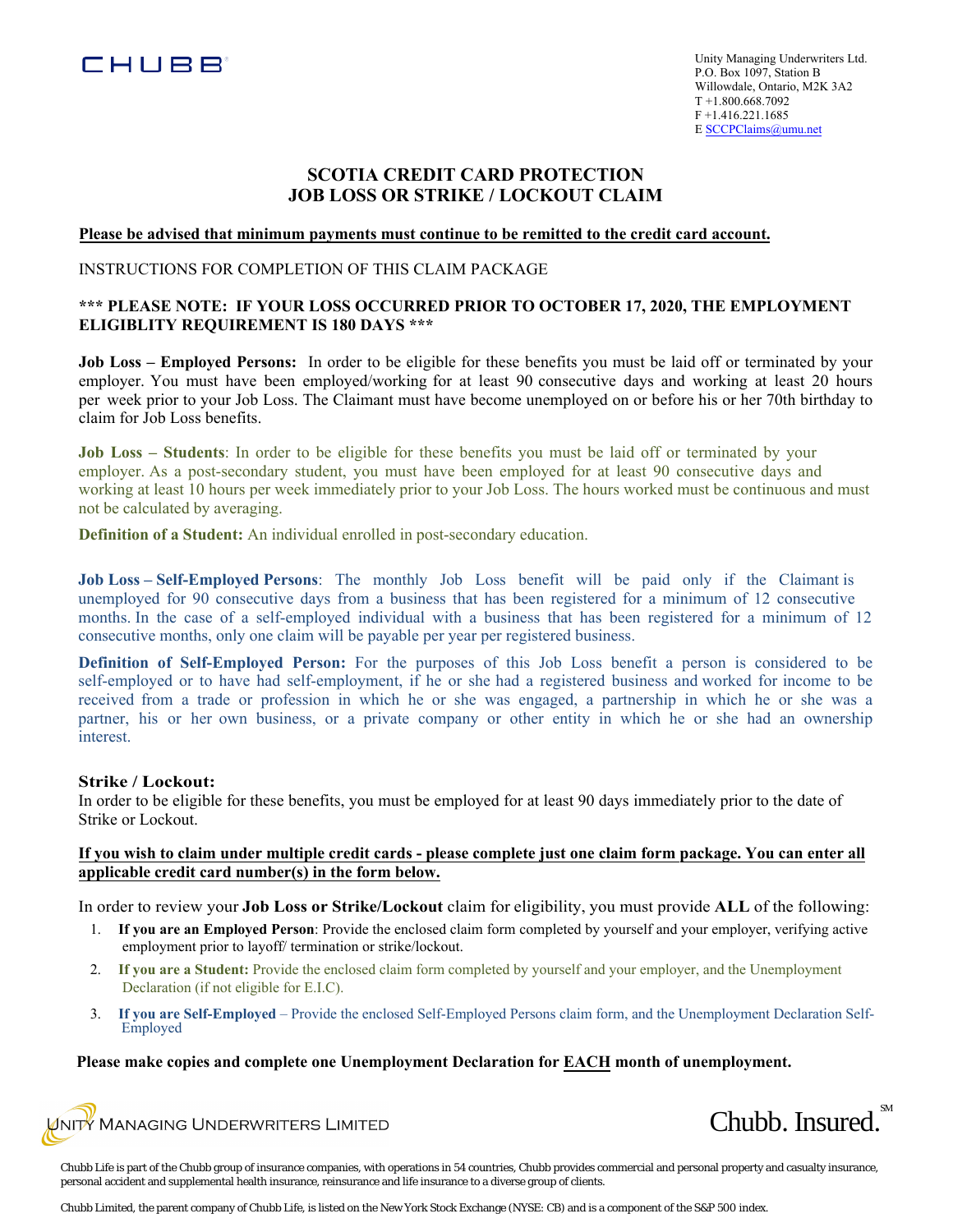

Unity Managing Underwriters Ltd. P.O. Box 1097, Station B Willowdale, Ontario, M2K 3A2 T +1.800.668.7092 F +1.416.221.1685 E SCCPClaims@umu.net

# **Job Loss – Employed Persons – Required Documents:**

- Copy of your Record(s) of Employment(s) supporting you worked a minimum of 90 consecutivedays
- Layoff/Termination notice
- Your E.I.C approval letter and proof of receipt of all E.I.C. payments received to date (if applicable)
- If you are not eligible for  $E.I.C$  please complete the Unemployment Declaration

### **Job Loss – Students – Required Documents:**

- Copy of your Record(s) of Employment(s) supporting you worked a minimum of 90 consecutivedays
- Layoff/Termination notice
- Your E.I.C approval letter and proof of receipt of all E.I.C. payments received todate (if applicable)
- If you are not eligible for  $E.I.C$  please complete the Unemployment Declaration
- Documents Confirming Enrollment in Post-Secondary Education, such as school registration documents

# **Job Loss – Self-Employed – Required Documents:**

- Proof of business registration for a minimum of 12 consecutive months
- Proof of active employment or income for 90 days immediately prior to the date of job loss
- Completion of the enclosed Unemployment Declaration Self-Employed

# **STRIKE/LOCKOUT– REQUIRED DOCUMENTS:**

- Copy of your Record(s) of Employment supporting you worked at least 90 consecutive days
- Strike/Lockout notice

### **To be included: a copy of the following Scotia Credit Card Statements:**

- Issued in the month of unemployment or strike/lockout
- For self-employment Issued in the month your unemployment commenced (prior to the 90 day waiting period)
- The first statement issued immediately after the date of unemployment or strike/lockout

If you do not have these statements, copies can be requested through your local Scotiabank branch or Scotiabank VISA Centre. These copies must accompany the claim forms you are submitting to us.

Failure to submit ALL the required information as outlined above will result in a delay in your claim.

PLEASE SUBMIT ALL COMPLETED CLAIM FORMS AND CLAIM INFORMATION BY MAIL, EMAIL OR BY FAX TO UNITY MANAGING UNDERWRITERS LIMITED.

Unity Managing Underwriters Ltd. is acting as a Third Party Administrator ("TPA") and handling these claims on behalf of Chubb Insurance or Chubb Life Insurance Company of Canada.

MAIL:

Unity Managing Underwriters Ltd. P.O. Box 1097, Station B Willowdale, Ontario, M2K 3A2

EMAIL: [SCCPClaims@umu.net](mailto:SCCPClaims@umu.net) FAX: 416-221-1685

**Scotia Line of Credit Insurance:** Please note that Chubb Life Insurance Company of Canada does not administer benefits for **Scotia Line of Credit Insurance Protection**. If you wish to submit a claim for your Line of Credit account, please contact Scotiabank at 1-855-753-4272.

 $\sqrt{\text{N}^2}$  Managing Underwriters Limited



Chubb Life is part of the Chubb group of insurance companies, with operations in 54 countries, Chubb provides commercial and personal property and casualty insurance, personal accident and supplemental health insurance, reinsurance and life insurance to a diverse group of clients.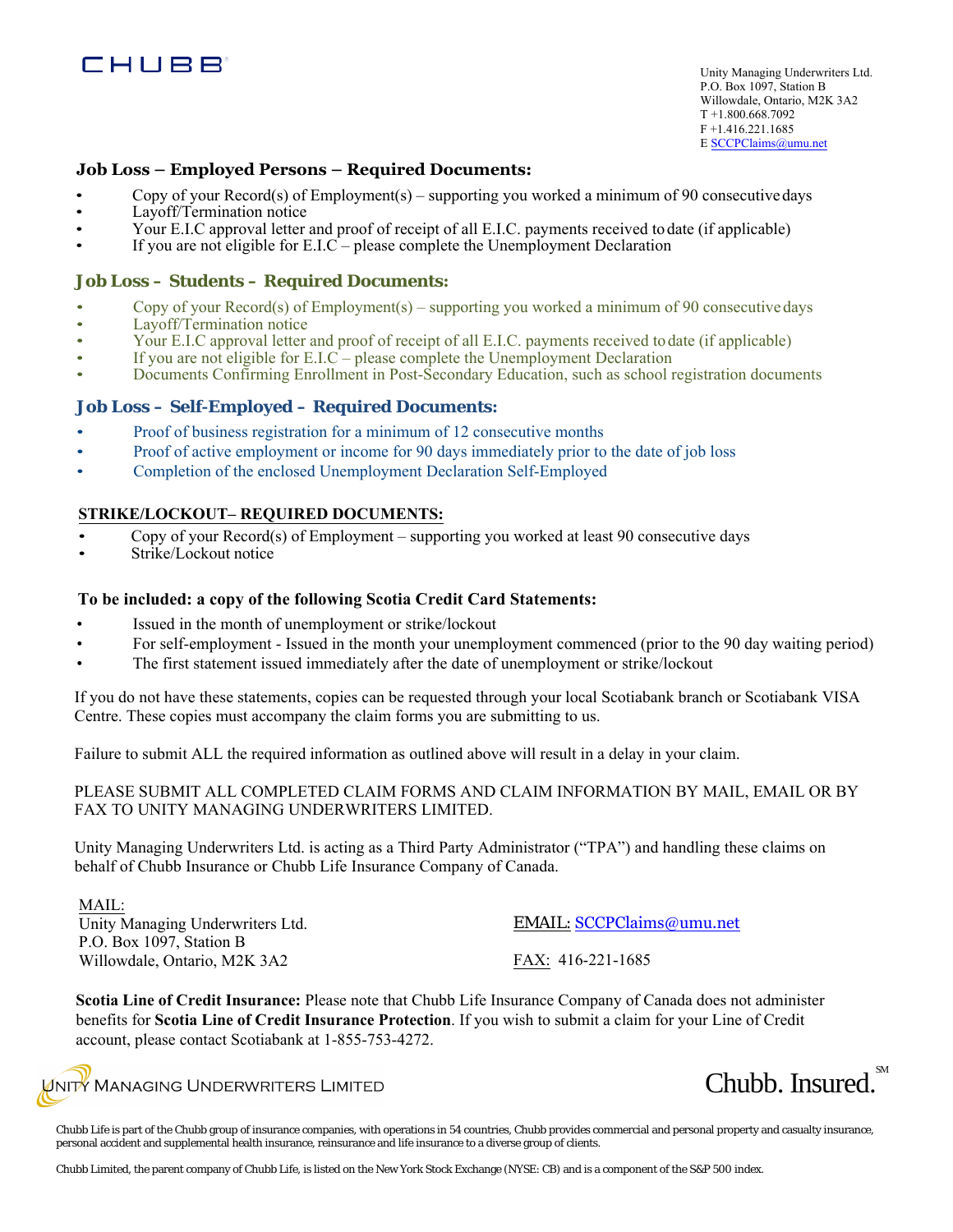

#### **SCOTIA CREDIT CARD PROTECTION CLAIM FORM JOB LOSS OR STRIKE/LOCKOUT CLAIMANT STATEMENT & EMPLOYER STATEMENT**

Unity Managing Underwriters Ltd. P.O. Box 1097, Station B Willowdale, Ontario, M2K 3A2 T +1.800.668.7092 F +1.416.221.1685 E [SCCPClaims@umu.net](mailto:SCCPClaims@umu.net) 

|                                                                                                                                                                                                                                                                                                                                                                                | <b>CLAIMANT STATEMENT - TO BE COMPLETED BY THE INSURED</b>    |                                                                                     |                                          |                     |  |  |
|--------------------------------------------------------------------------------------------------------------------------------------------------------------------------------------------------------------------------------------------------------------------------------------------------------------------------------------------------------------------------------|---------------------------------------------------------------|-------------------------------------------------------------------------------------|------------------------------------------|---------------------|--|--|
| Title:                                                                                                                                                                                                                                                                                                                                                                         | Name:                                                         |                                                                                     | <b>Scotia Credit Card No.:</b>           |                     |  |  |
|                                                                                                                                                                                                                                                                                                                                                                                | <b>Additional Scotia Credit Card No(s):</b>                   |                                                                                     |                                          |                     |  |  |
| <b>Address:</b>                                                                                                                                                                                                                                                                                                                                                                |                                                               |                                                                                     |                                          |                     |  |  |
| City:                                                                                                                                                                                                                                                                                                                                                                          |                                                               | <b>Province:</b>                                                                    | <b>Postal Code:</b>                      |                     |  |  |
| Phone #:                                                                                                                                                                                                                                                                                                                                                                       |                                                               | <b>Email Address:</b>                                                               |                                          |                     |  |  |
| Date of Birth: (MM/DD/YYYY)                                                                                                                                                                                                                                                                                                                                                    |                                                               | Gender: □ Male □ Female<br>Genderqueer/Non-Binary<br>□ Other/Prefer Not to Disclose |                                          |                     |  |  |
| <b>Name of Last Employer:</b>                                                                                                                                                                                                                                                                                                                                                  |                                                               | Occupation:                                                                         |                                          |                     |  |  |
| <b>Employer Address:</b>                                                                                                                                                                                                                                                                                                                                                       |                                                               |                                                                                     |                                          |                     |  |  |
| Date of Hire: (MM/DD/YYYY)                                                                                                                                                                                                                                                                                                                                                     |                                                               | Last Day Worked: (MM/DD/YYYY)                                                       |                                          |                     |  |  |
|                                                                                                                                                                                                                                                                                                                                                                                | Date Notified of Impending Termination / Layoff: (MM/DD/YYYY) |                                                                                     |                                          |                     |  |  |
| $\Box$ COPY OF SCOTIA CREDIT CARD STATEMENTS:<br>$\Box$ Issued in the month of layoff/termination or strike/lockout<br>$\Box$ The first statement issued immediately after the date of layoff/termination or strike/lockout<br><b>EMPLOYER STATEMENT - TO BE COMPLETED BY THE EMPLOYER</b><br>Date notified of Impending Termination / Layoff / Strike / Lockout: (MM/DD/YYYY) |                                                               |                                                                                     |                                          |                     |  |  |
| <b>Reason for Unemployment:</b>                                                                                                                                                                                                                                                                                                                                                |                                                               |                                                                                     |                                          |                     |  |  |
|                                                                                                                                                                                                                                                                                                                                                                                | Date of Hire: (MM/DD/YYYY)<br>Last Day Worked: (MM/DD/YYYY)   |                                                                                     |                                          |                     |  |  |
| <b>Hours Worked / Week:</b>                                                                                                                                                                                                                                                                                                                                                    |                                                               |                                                                                     |                                          |                     |  |  |
|                                                                                                                                                                                                                                                                                                                                                                                | I hereby declare that the above information is concerning     |                                                                                     | and is true to the best of my knowledge. |                     |  |  |
| Company:                                                                                                                                                                                                                                                                                                                                                                       |                                                               |                                                                                     |                                          |                     |  |  |
| Name:                                                                                                                                                                                                                                                                                                                                                                          |                                                               |                                                                                     | <b>Position:</b>                         |                     |  |  |
| <b>Address:</b>                                                                                                                                                                                                                                                                                                                                                                |                                                               |                                                                                     |                                          |                     |  |  |
| City:                                                                                                                                                                                                                                                                                                                                                                          |                                                               |                                                                                     | <b>Province:</b>                         | <b>Postal Code:</b> |  |  |
| <b>Telephone Number:</b>                                                                                                                                                                                                                                                                                                                                                       |                                                               |                                                                                     | <b>Fax Number:</b>                       |                     |  |  |
| <b>Email Address:</b>                                                                                                                                                                                                                                                                                                                                                          |                                                               |                                                                                     |                                          |                     |  |  |
| Employer's Signature:                                                                                                                                                                                                                                                                                                                                                          |                                                               |                                                                                     | Date: (MM/DD/YYYY)                       |                     |  |  |

Claimant's Certification: The above statements are true and complete to the best of my knowledge and belief. In the event of a false or misleading statement in the making of this claim, coverage can be cancelled, payment o

Privacy Notice: I understand that the information provided by me on this claim form and otherwise in respect of my claim, is required by Chubb Insurance and/or Chubb Life Insurance Company of Canada, its reinsurers and aut establish a claims file to which access will be restricted to authorized employees and agents of the Insurer and to persons authorized by law. If I have the right to access the information, access will be given to me or su remain in place until such time as I may revoke it.

To find out more about the Chubb Privacy Policy or our privacy practices please visit chubb.com/ca or send a written request to: Privacy Officer, Chubb, 199 Bay Street - Suite 2500, P.O. Box 139, Commerce Court Postal Stat M5L 1E2.

Authorization: I authorize, for a period of not less than twelve and not more than twenty-four months from the date hereof, any physician, practitioner, health care provider, hospital, health care institution, medical orga

I agree that a photocopy of this authorization shall be as valid as the original.

Claimant's Signature: Date: (MM/DD/YYYY)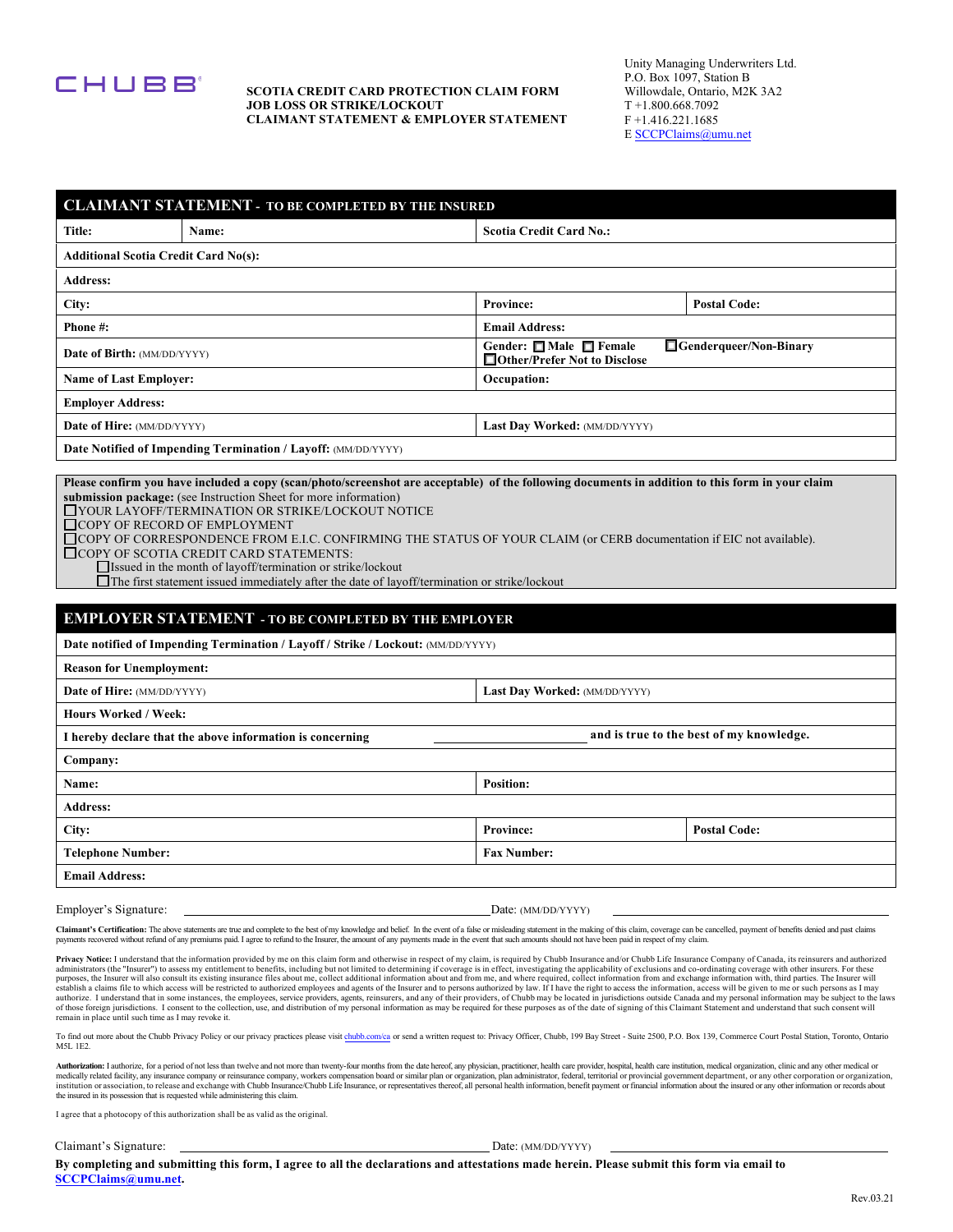

#### **SCOTIA CREDIT CARD PROTECTION CLAIM FORM JOB LOSS SELF EMPLOYED PERSONS CLAIMANT STATEMENT**

Unity Managing Underwriters Ltd. P.O. Box 1097, Station B Willowdale, Ontario, M2K 3A2 T +1.800.668.7092 F +1.416.221.1685 E [SCCPClaims@umu.net](mailto:SCCPClaims@umu.net) 

| <b>CLAIMANT STATEMENT - TO BE COMPLETED BY THE INSURED</b>                                                                                                                                                                                                                                                                                                                                                                                                                                                                                                                                                                                                                                                                                                                                                                                                                                                                                                                                                                                                                                                                                                                                                                                                                                                                                                                                                                                                      |                                                                         |                                                                                          |                     |  |  |  |
|-----------------------------------------------------------------------------------------------------------------------------------------------------------------------------------------------------------------------------------------------------------------------------------------------------------------------------------------------------------------------------------------------------------------------------------------------------------------------------------------------------------------------------------------------------------------------------------------------------------------------------------------------------------------------------------------------------------------------------------------------------------------------------------------------------------------------------------------------------------------------------------------------------------------------------------------------------------------------------------------------------------------------------------------------------------------------------------------------------------------------------------------------------------------------------------------------------------------------------------------------------------------------------------------------------------------------------------------------------------------------------------------------------------------------------------------------------------------|-------------------------------------------------------------------------|------------------------------------------------------------------------------------------|---------------------|--|--|--|
| Title:                                                                                                                                                                                                                                                                                                                                                                                                                                                                                                                                                                                                                                                                                                                                                                                                                                                                                                                                                                                                                                                                                                                                                                                                                                                                                                                                                                                                                                                          | Name:                                                                   | <b>Scotia Credit Card No.:</b>                                                           |                     |  |  |  |
| <b>Additional Scotia Credit Cards No(s):</b>                                                                                                                                                                                                                                                                                                                                                                                                                                                                                                                                                                                                                                                                                                                                                                                                                                                                                                                                                                                                                                                                                                                                                                                                                                                                                                                                                                                                                    |                                                                         |                                                                                          |                     |  |  |  |
| <b>Address:</b>                                                                                                                                                                                                                                                                                                                                                                                                                                                                                                                                                                                                                                                                                                                                                                                                                                                                                                                                                                                                                                                                                                                                                                                                                                                                                                                                                                                                                                                 |                                                                         |                                                                                          |                     |  |  |  |
| City:                                                                                                                                                                                                                                                                                                                                                                                                                                                                                                                                                                                                                                                                                                                                                                                                                                                                                                                                                                                                                                                                                                                                                                                                                                                                                                                                                                                                                                                           |                                                                         | <b>Province:</b>                                                                         | <b>Postal Code:</b> |  |  |  |
| Phone #:                                                                                                                                                                                                                                                                                                                                                                                                                                                                                                                                                                                                                                                                                                                                                                                                                                                                                                                                                                                                                                                                                                                                                                                                                                                                                                                                                                                                                                                        |                                                                         | <b>Email Address:</b>                                                                    |                     |  |  |  |
| <b>Date of Birth:</b> (MM/DD/YYYY)                                                                                                                                                                                                                                                                                                                                                                                                                                                                                                                                                                                                                                                                                                                                                                                                                                                                                                                                                                                                                                                                                                                                                                                                                                                                                                                                                                                                                              |                                                                         | Genderqueer/Non-Binary<br>Gender: □ Male □ Female<br>$\Box$ Other/Prefer Not to Disclose |                     |  |  |  |
| <b>Name of Business:</b>                                                                                                                                                                                                                                                                                                                                                                                                                                                                                                                                                                                                                                                                                                                                                                                                                                                                                                                                                                                                                                                                                                                                                                                                                                                                                                                                                                                                                                        |                                                                         | Occupation:                                                                              |                     |  |  |  |
| <b>Business Registration No:</b>                                                                                                                                                                                                                                                                                                                                                                                                                                                                                                                                                                                                                                                                                                                                                                                                                                                                                                                                                                                                                                                                                                                                                                                                                                                                                                                                                                                                                                |                                                                         |                                                                                          |                     |  |  |  |
| <b>Business Address:</b>                                                                                                                                                                                                                                                                                                                                                                                                                                                                                                                                                                                                                                                                                                                                                                                                                                                                                                                                                                                                                                                                                                                                                                                                                                                                                                                                                                                                                                        |                                                                         |                                                                                          |                     |  |  |  |
|                                                                                                                                                                                                                                                                                                                                                                                                                                                                                                                                                                                                                                                                                                                                                                                                                                                                                                                                                                                                                                                                                                                                                                                                                                                                                                                                                                                                                                                                 | Date of Enforced Business Shut Down or Date of Bankruptcy: (MM/DD/YYYY) |                                                                                          |                     |  |  |  |
| (see Instruction Sheet for more information):<br>$\square$ PROOF OF REGISTRATION OF BUSINESS FOR A MINIMUM OF 12 MONTHS<br>$\square$ PROOF OF SELF EMPLOYMENT/INCOME FOR 90 DAYS IMMEDIATELY PRIOR TO DATE OF LOSS<br>□ COMPLETION OF UNEMPLOYMENT DECLARATION SELF-EMPLOYED TO SUPPORT UNEMPLOYMENT FOR 90 DAYS AFTER DATE OF LOSS<br>$\Box$ COPY OF SCOTIA CREDIT CARD STATEMENTS:<br>$\Box$ Issued in the month of unemployment<br>The first statement issued immediately after the date of unemployment (if available)                                                                                                                                                                                                                                                                                                                                                                                                                                                                                                                                                                                                                                                                                                                                                                                                                                                                                                                                      |                                                                         |                                                                                          |                     |  |  |  |
| Claimant's Certification: The above statements are true and complete to the best of my knowledge and belief. In the event of a false or misleading statement in the making of this claim, coverage can be cancelled, payment o<br>payments recovered without refund of any premiums paid. I agree to refund to the Insurer, the amount of any payments made in the event that such amounts should not have been paid in respect of my claim.                                                                                                                                                                                                                                                                                                                                                                                                                                                                                                                                                                                                                                                                                                                                                                                                                                                                                                                                                                                                                    |                                                                         |                                                                                          |                     |  |  |  |
| Privacy Notice: I understand that the information provided by me on this claim form and otherwise in respect of my claim, is required by Chubb Insurance and/or Chubb Life Insurance Company of Canada, its reinsurers and aut<br>administrators (the "Insurer") to assess my entitlement to benefits, including but not limited to determining if coverage is in effect, investigating the applicability of exclusions and co-ordinating coverage with other in<br>purposes, the Insurer will also consult its existing insurance files about me, collect additional information about and from me, and where required, collect information from and exchange information with, third parties. Th<br>establish a claims file to which access will be restricted to authorized employees and agents of the Insurer and to persons authorized by law. If I have the right to access the information, access will be given to me or su<br>authorize. I understand that in some instances, the employees, service providers, agents, reinsurers, and any of their providers, of Chubb may be located in jurisdictions outside Canada and my personal information may be s<br>of those foreign jurisdictions. I consent to the collection, use, and distribution of my personal information as may be required for these purposes as of the date of signing of this Claimant Statement and understand that s<br>remain in place until such time as I may revoke it. |                                                                         |                                                                                          |                     |  |  |  |
| To find out more about the Chubb Privacy Policy or our privacy practices please visit chubb.com/ca or send a written request to: Privacy Officer, Chubb, 199 Bay Street - Suite 2500, P.O. Box 139, Commerce Court Postal Stat<br>M5L 1E2.                                                                                                                                                                                                                                                                                                                                                                                                                                                                                                                                                                                                                                                                                                                                                                                                                                                                                                                                                                                                                                                                                                                                                                                                                      |                                                                         |                                                                                          |                     |  |  |  |
| Authorization: I authorize, for a period of not less than twelve and not more than twenty-four months from the date hereof, any physician, practitioner, health care provider, hospital, health care institution, medical orga<br>medically related facility, any insurance company or reinsurance company, workers compensation board or similar plan or organization, plan administrator, federal, territorial or provincial government department, or any oth<br>institution or association, to release and exchange with Chubb Insurance/Chubb Life Insurance, or representatives thereof, all personal health information, benefit payment or financial information about the insured or any<br>the insured in its possession that is requested while administering this claim.                                                                                                                                                                                                                                                                                                                                                                                                                                                                                                                                                                                                                                                                            |                                                                         |                                                                                          |                     |  |  |  |
| I agree that a photocopy of this authorization shall be as valid as the original.                                                                                                                                                                                                                                                                                                                                                                                                                                                                                                                                                                                                                                                                                                                                                                                                                                                                                                                                                                                                                                                                                                                                                                                                                                                                                                                                                                               |                                                                         |                                                                                          |                     |  |  |  |

By completing and submitting this form, I agree to all the declarations and attestations made herein. Please submit this form via email to

Claimant's Signature: Date: (MM/DD/YYYY)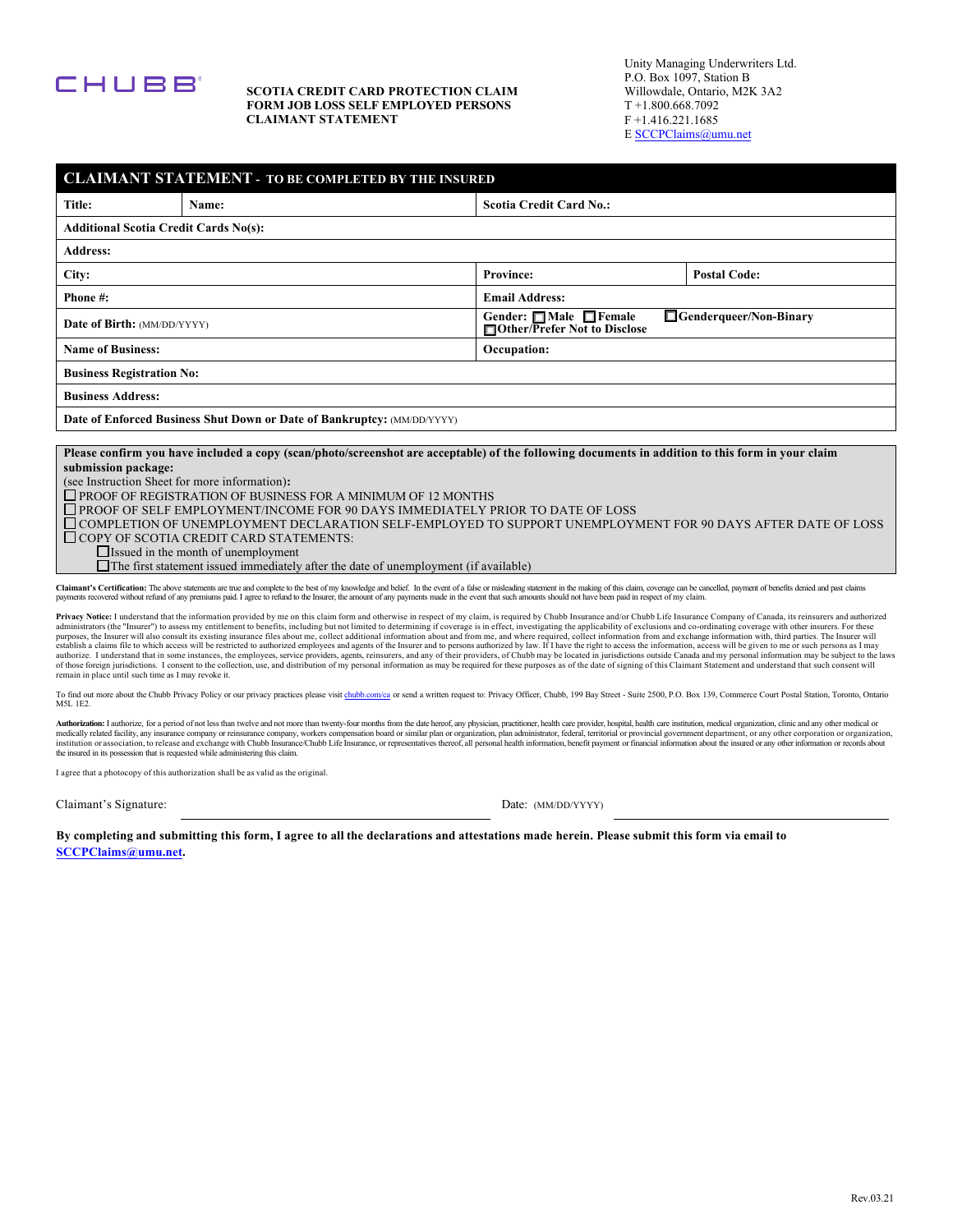

# **UNEMPLOYMENT DECLARATION**

Unity Managing Underwriters Ltd. P.O. Box 1097, Station B Willowdale, Ontario, M2K 3A2 T +1.800.668.7092 F +1.416.221.1685 E [SCCPClaims@umu.net](mailto:SCCPClaims@umu.net) 

I, hereby declare that I am still neither employed nor self-employed and have not received

any remuneration of any kind from employment or self-employment.

I declare that I am actively seeking employment. Listed below are three companies which I have contacted for employment in the last 30 days:

| 1. Company Name:                                                                                                                       |
|----------------------------------------------------------------------------------------------------------------------------------------|
| <b>Contact Person:</b>                                                                                                                 |
| <b>Phone Number:</b>                                                                                                                   |
| Date of Contact:                                                                                                                       |
| 2. Company Name:                                                                                                                       |
| <b>Contact Person:</b>                                                                                                                 |
| <b>Phone Number:</b>                                                                                                                   |
| Date of Contact:                                                                                                                       |
| 3. Company Name:                                                                                                                       |
| <b>Contact Person:</b>                                                                                                                 |
| <b>Phone Number:</b>                                                                                                                   |
| Date of Contact:                                                                                                                       |
| If I obtain employment or self-employment, I will immediately contact Unity Managing Underwriters Ltd. to advise of my return to work. |

I agree to repay to Chubb Life Insurance Company of Canada any benefits paid that relate to a period subsequent to the date of my return to employment or selfemployment.

Claimant's Signature: Date: \_\_\_\_\_\_\_\_\_\_\_\_\_\_\_\_\_\_\_\_\_\_\_\_\_\_\_\_\_\_\_\_\_\_\_\_

**By completing and submitting this form, I agree to all the declarations and attestations made herein. Please submit this form via email to SCCPClaims@umu.net.**